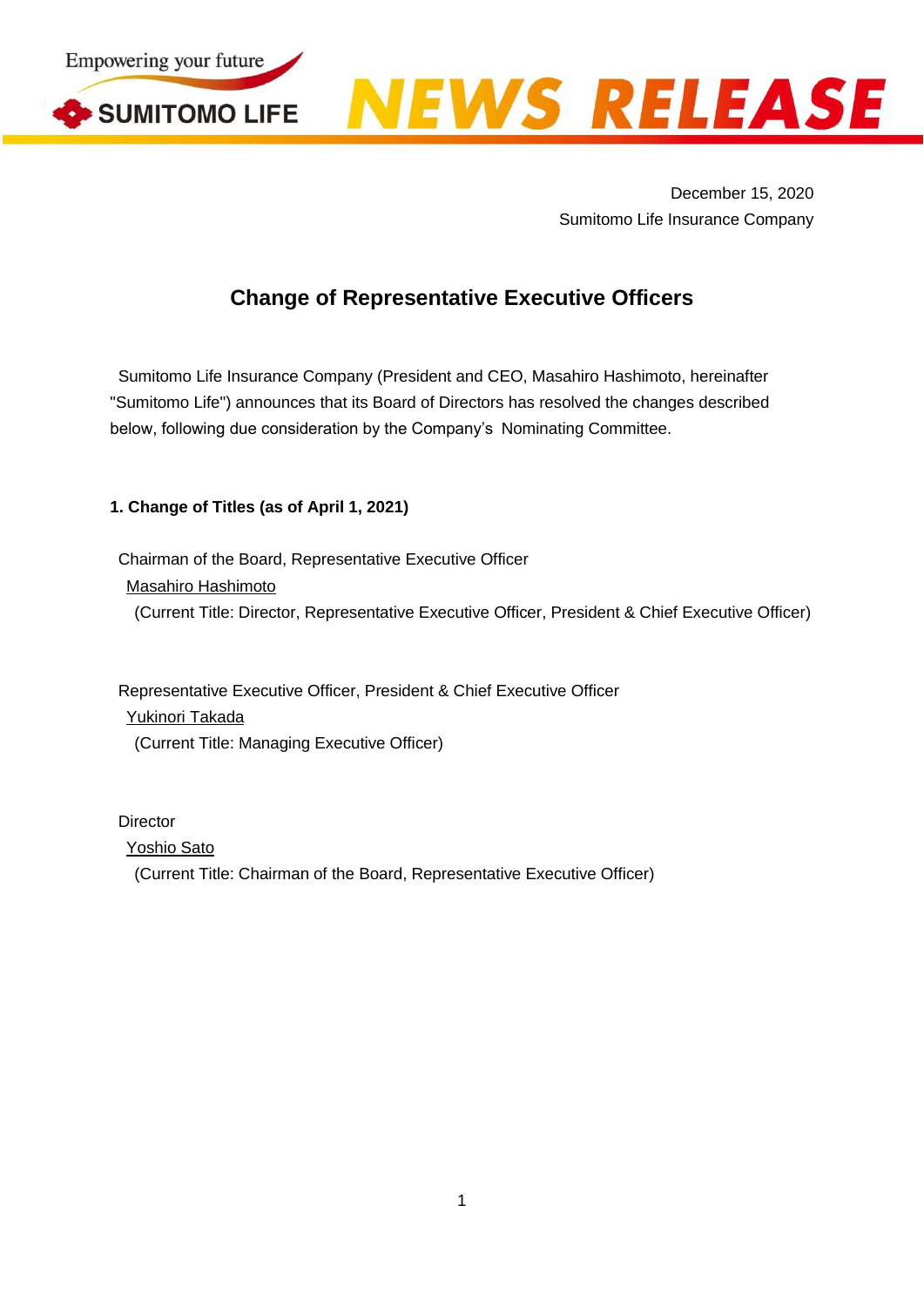## **Biography**

## **Masahiro Hashimoto**

## **Current Title**

Director Representative Executive Officer President & Chief Executive Officer

### Date of Birth

February 21, 1956

## Place of Birth

Hyogo, Japan

### **Education**

|  | March 1979 Graduated from TOKYO UNIVERSITY, Bachelor in Economics |
|--|-------------------------------------------------------------------|
|--|-------------------------------------------------------------------|

## **Career**

| <b>July 2015</b>  | Director,<br>Representative Executive Officer, President & Chief Executive Officer                                                  |
|-------------------|-------------------------------------------------------------------------------------------------------------------------------------|
| April 2014        | Director and President & Chief Executive Officer                                                                                    |
| April 2012        | Director and Senior Managing Executive Officer                                                                                      |
| <b>July 2007</b>  | Director and Managing Executive Officer                                                                                             |
| April 2006        | Executive Officer, General Manager of Personnel Planning Dept. and<br>General Manager of Sales Office Work & Service Planning Dept. |
| April 2005        | General Manager of Personnel Planning Dept. and<br>General Manager of Sales Office Work & Service Planning Dept.                    |
| October 2003      | General Manager of Personnel Planning Dept.                                                                                         |
| April 2002        | General Manager of Research & Public Relations Dept.                                                                                |
| October 1999      | Deputy General Manager of Personnel Planning Dept.                                                                                  |
| October 1997      | Manager of Research Sect.                                                                                                           |
| October 1995      | General Manager of MUSASHINO Branch Office                                                                                          |
| <b>April 1979</b> | Joined Sumitomo Life Insurance Company                                                                                              |